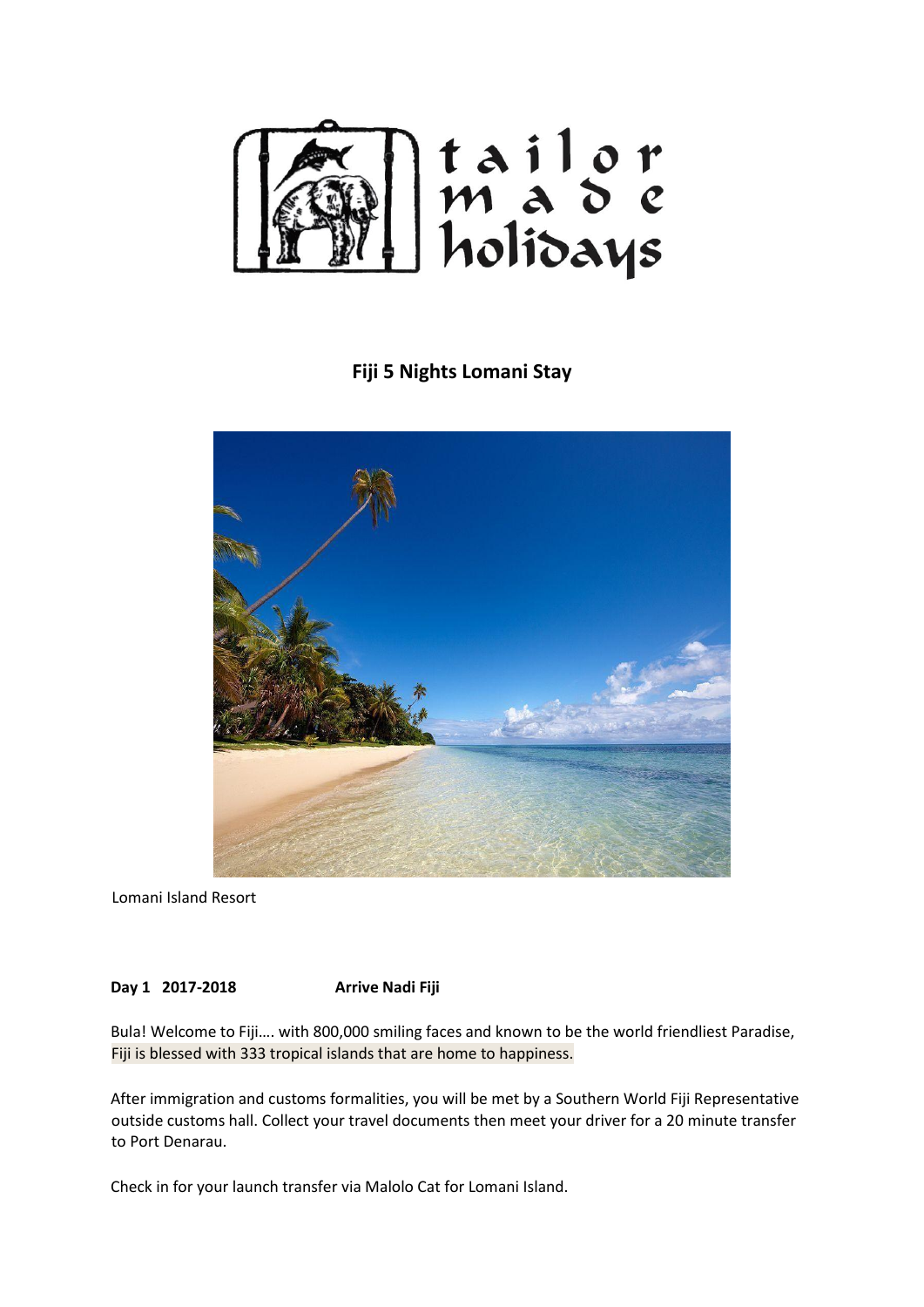## **FIJI ACCOMODATION**  LOMANI ISLAND RESORT, Malolo lailai- 5 Nights Meals: Full American breakfast daily Check-in: 1400hrs

*Lomani" is the Fijian word for love, and you will be sure to fall in love with this idyllic Fiji Resort Island paradise. Lomani island resort is an adults only boutique Fiji resort located in the beautiful Mamanuca group of islands.* 

*Hidden amongst the swaying palms and tropical gardens of Malolo lailai island, Lomani island resort fronts miles of white sand beaches and pristine lagoons. The crystal clear waters that lap onto the shores of Lomani's beach provide a haven for tropical marine life and vibrant corals.* 

*The island was once home to a copra plantation and thus boasts thousands of towering coconut palms, interspersed with frangipani, hibiscus and bougainvillea flowers.* 

*Lomani Fiji Resort offers a tranquil and romantic atmosphere that is ideal for those seeking total relaxation. Love Fiji, Love Lomani.* 



## **DAYS 2 – 5 2017-2018 AT LOMANI**

Full American breakfast and laundry service daily

Lomani Spa offers a wide range of beauty treatments to allow you to unwind and relax into the tempo of island life. Choose from a selection of natural treatments lovingly made with uniquely Fijian plant extracts – heavenly massages and wraps, miraculous facials and the most luxurious spa pedicures and manicures. Lomani Spa is proud to use products made locally and exclusively by Pure Fiji.

Experience the thrill of one or many of Lomani's island activities or offshore excursions and reawaken your spirit of adventure!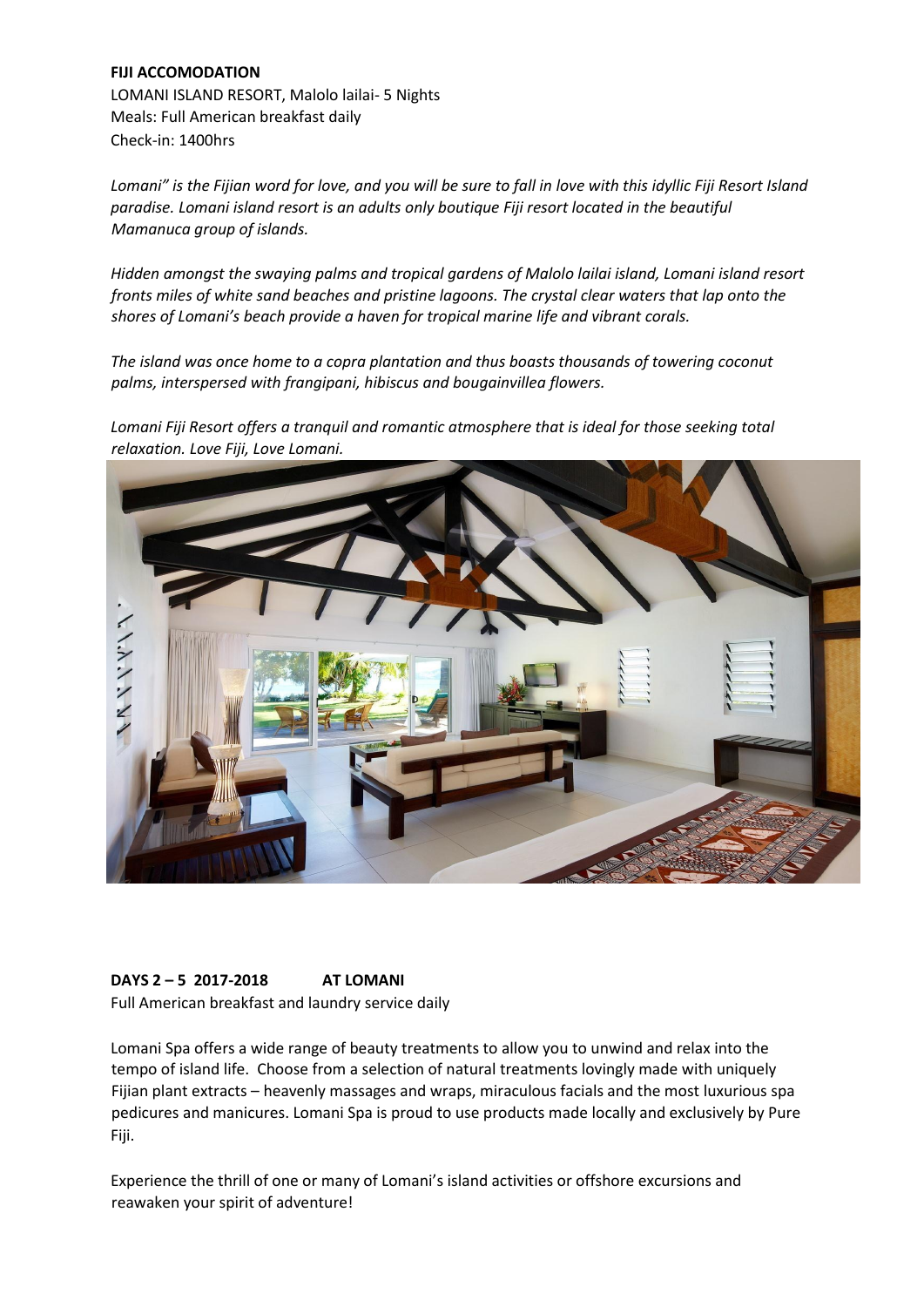

Complimentary watersports activities include Sea-kayaking, glass-bottom kayaks, stand up paddle boards, snorkeling gear hire, bicycles, gym , chill out lounge with big screen TV, pool table & showers, 35 meter freshwater swimming pool and windsurfing

Complimentary excursions include outer reef snorkeling trip (daily), Dolphin Safari tour\* (once a week), guided village tour\* (once a week), guided island tour, handline fishing trip\*, coconut husking demonstration, kava ceremony, sulu-tying lesson, basket weaving lesson, Manager's cocktail party (Wednesday)

## **Day 6 2017- 2018 DEART LOMANI/NADI-FIJI**

Full American breakfast this morning Free at leisure

10.00am – normal hotel check out time

At a required time catch Malolo Cat for transfer to Port Denarau, meet your driver for transfer to Nadi Airport where you check in for your outbound flight.

- Private car transfer to Port Denarau
- Return launch transfer to Lomani Island
- 5 Nights in Lomani accommodation with full breakfast daily
- Check in at 2pm and check out at 10.00am
- Dry & Fold laundry service
- 15Minutes foot massage per person
- Complimentary watersports activities include Sea-kayaking, glass-bottom kayaks, stand up paddle boards, snorkeling gear hire, bicycles, gym , chill out lounge with big screen TV, pool table & showers, 35 meter freshwater swimming pool and windsurfing
- Complimentary excursions include outer reef snorkeling trip (daily), Dolphin Safari tour\* (once a week), guided village tour\* (once a week), guided island tour, handline fishing trip\*, coconut husking demonstration, kava ceremony, sulu-tying lesson, basket weaving lesson, Manager's cocktail party (Wednesday)
- Private Car transfer to Nadi Airport
- 01April 2017 until 31<sup>st</sup> March 2018